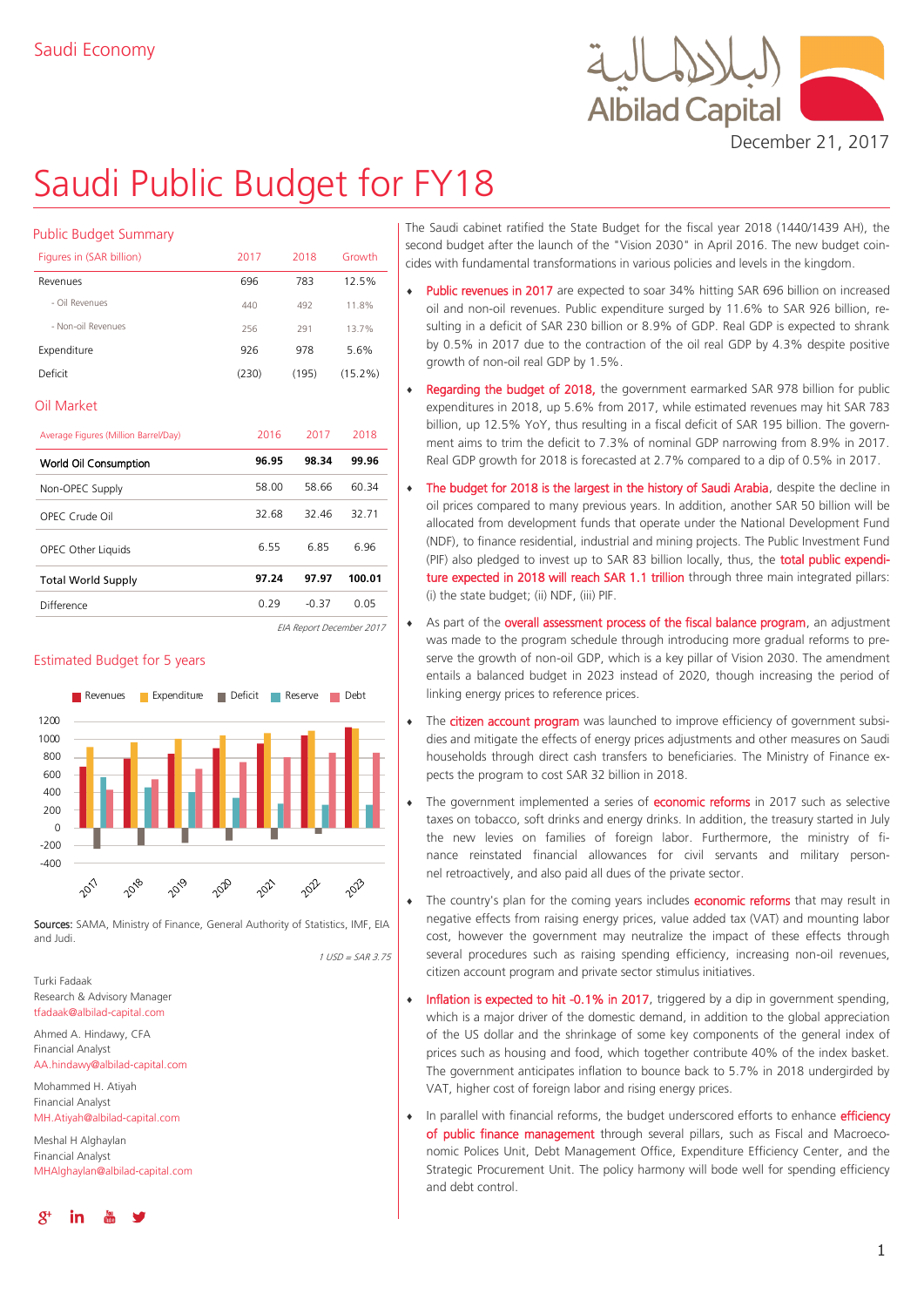

# Financial Results for FY 2017

#### Public Revenues

Total public revenues are on course to hit SAR 696 billion in 2017, up 1% from the initial estimate of the budget. Compared with 2016, public revenues surged 34% from SAR 519 billion in 2016. The growth in public revenues stemmed from the significant increase in oil prices that contributed to increase the oil revenues by 32%. In addition, the implementation of a number of reforms contributed to increase of non-oil revenues by 38%.

Moreover, oil revenues continued to account for the bulk of government revenues contributing 63% of total revenues in 2017 versus 62% in 2016 as oil revenues soared 32% hitting SAR 440 billion in 2017. Oil revenues were underpinned by the spike in oil prices after major producers hammered out a deal to trim production levels in November 2016. The average price of Arabian Light Crude Oil in 2017 amounted to USD 53 per barrel compared with USD 41 per barrel in 2016.

#### Oil Production and Exports (Million Barrels)



Breakdown of Public Revenues



Arabian Light Crude Oil Price (USD / Barrel)



In term of non-oil revenues, the figure surged 38% in 2017 reaching SAR 256 billion; the growth is primarily a consequence of reforms carried out during the year to maximize public revenues such as a selective tax on tobacco products and derivatives, soft drinks and energy drinks, as well as levies on expat families in July 2017. Therefore, the revenues from taxes soared 19%, standing at SAR 97 billion compared to SAR 82 billion in 2016, thus accounting for about 38% of non-oil revenues. Nevertheless, the contribution of non-oil revenues contracted to 37% of total revenues from 38% in 2016.



#### Oil Revenues (SAR Billion)

#### Non-Oil Revenues (SAR Billion)

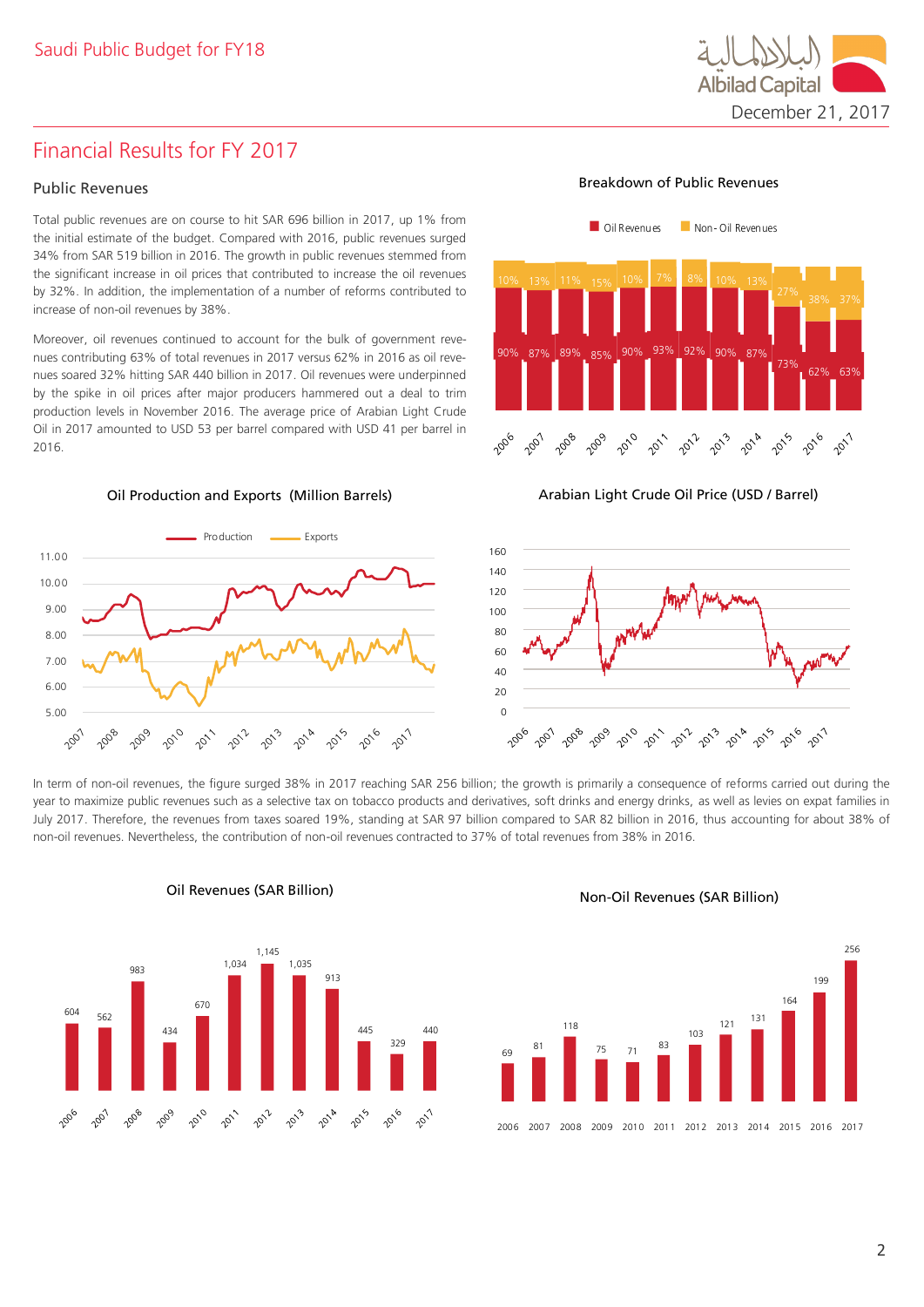# Financial Results for FY 2017

#### Public Expenditure

Public Expenditure skyrocketed by 11.6% YoY to SAR 926 billion from SAR 830 billion in 2016 and also edged up 4% versus the initial budget as the budget allocations were underpinned by reinstatement of allowances to civil servants and military personnel in April 2017 which were suspended in September 2016. On the other hand, the government increased allocations for some projects and programs including the expansion of the Prophet's Mosque. Furthermore, the government paid all dues of the suppliers and contractors from the private sector within 60 days of bill issuance. Expenditure on social benefits stretched by 20.4%, while capital expenditure climbed 3.6%, however the purchases of goods and services plummeted by 11.7% versus the initial allocations.

### The Fiscal Deficit

Based on previous data, the budget deficit in 2017 shrank from SAR 311 billion in 2016 to SAR 230 billion in 2017, however the deficit is the fourth in row and transcended the initial estimate of SAR 198 billion. The budget/GDP ratio narrowed from 12.8% in 2016 to 8.9%. Meanwhile, the deficit was financed by debt and withdrawals from government deposits and public reserves. In April 2017, the kingdom carried out the world's largest Sukuks issuance of USD 9 billion. Another bond issuance was held in September 2017 and raised USD 12.5 billion. Moreover, four domestic Sukuks were issued in SAR with a total value of SAR 54 billion. The total issuance of local and international debt instruments yielded SAR 134 billion in 2017, therefore, public debt will amount to SAR 438 billion, which is equivalent to 17% of GDP. The Saudi foreign reserves slid to SAR 1,850 billion in October 2017 down from SAR 2,009 billion at the end of 2016 at the item was utilized to shore up the budget.



Total Public Debt (SAR billion) and Percentage of GDP Public Reserves (SAR billion)



Allocated versus Estimated Expenses Per Year (SAR billion) Allocated versus Estimated Expenses Per Category (SAR billion)

December 21, 2017

**Albilad Capita** 







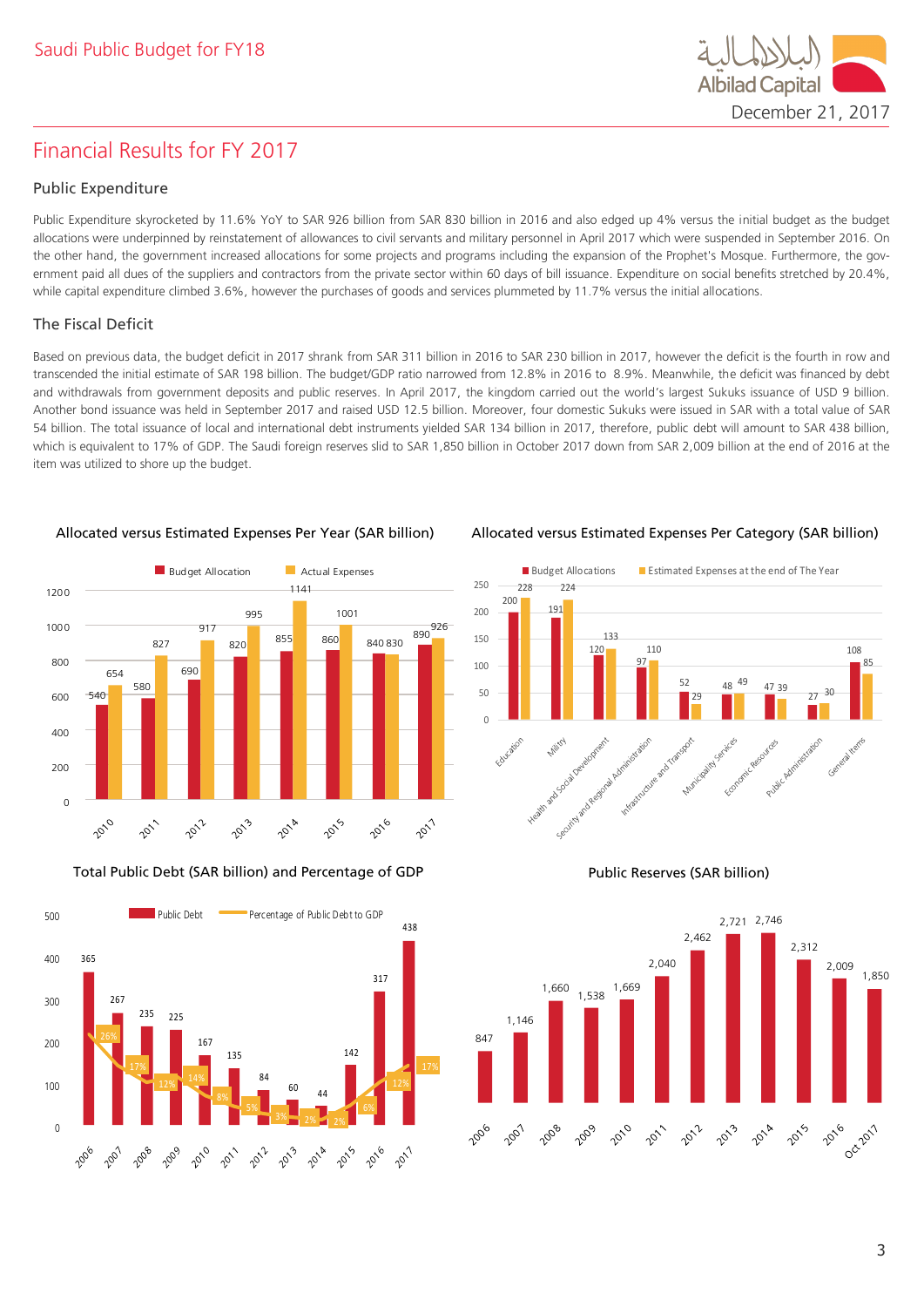

# Quarter KPIs

|                                          | Q1 2017        | Q2 2017        | Q3 2017        | Q4 2017        |
|------------------------------------------|----------------|----------------|----------------|----------------|
| <b>Revenues</b>                          |                |                |                |                |
| <b>Total Revenues</b>                    | 144            | 164            | 142            | 246            |
| <b>Taxes</b>                             | 14             | 31             | 20             | 32             |
| Taxes on Income, Profit and Capital gain | $\overline{2}$ | $\overline{7}$ |                | $\overline{4}$ |
| Taxes on Goods & Services                | 6              | 8              | 12             | 22             |
| Texas on Trade & Transactions            | 5              | 5              | 6              | 5              |
| Other Taxes                              | $\overline{2}$ | 11             | $\overline{2}$ | 1              |
| <b>Other Revenues</b>                    | 130            | 133            | 122            | 214            |
| <b>Expenses</b>                          |                |                |                |                |
| <b>Total Expenses</b>                    | 170            | 210            | 191            | 354            |
| Expenses (Operating Expenses)            | 141            | 177            | 156            | 272            |
| Compensation of Employees                | 94             | 103            | 107            | 137            |
| Use of Goods and Services                | 17             | 27             | 21             | 70             |
| <b>Financial Expenses</b>                | $\mathbf{1}$   | 3              | 1              | $\overline{4}$ |
| Subsides                                 | $\mathbf 0$    | 1              | 2              | $\overline{4}$ |
| Grants                                   | $\mathbf{1}$   | $\mathbf{1}$   | 1              | $\mathbf{1}$   |
| Social Benefits                          | $\overline{7}$ | 17             | 8              | 13             |
| Other Expenses                           | 22             | 26             | 17             | 43             |
| Non-Financial Assets (Capital)           | 29             | 33             | 35             | 83             |
| <b>Budget Deficit (Surplus)</b>          |                |                |                |                |
| <b>Budget Deficit (Surplus)</b>          | $-26$          | $-47$          | $-49$          | $-109$         |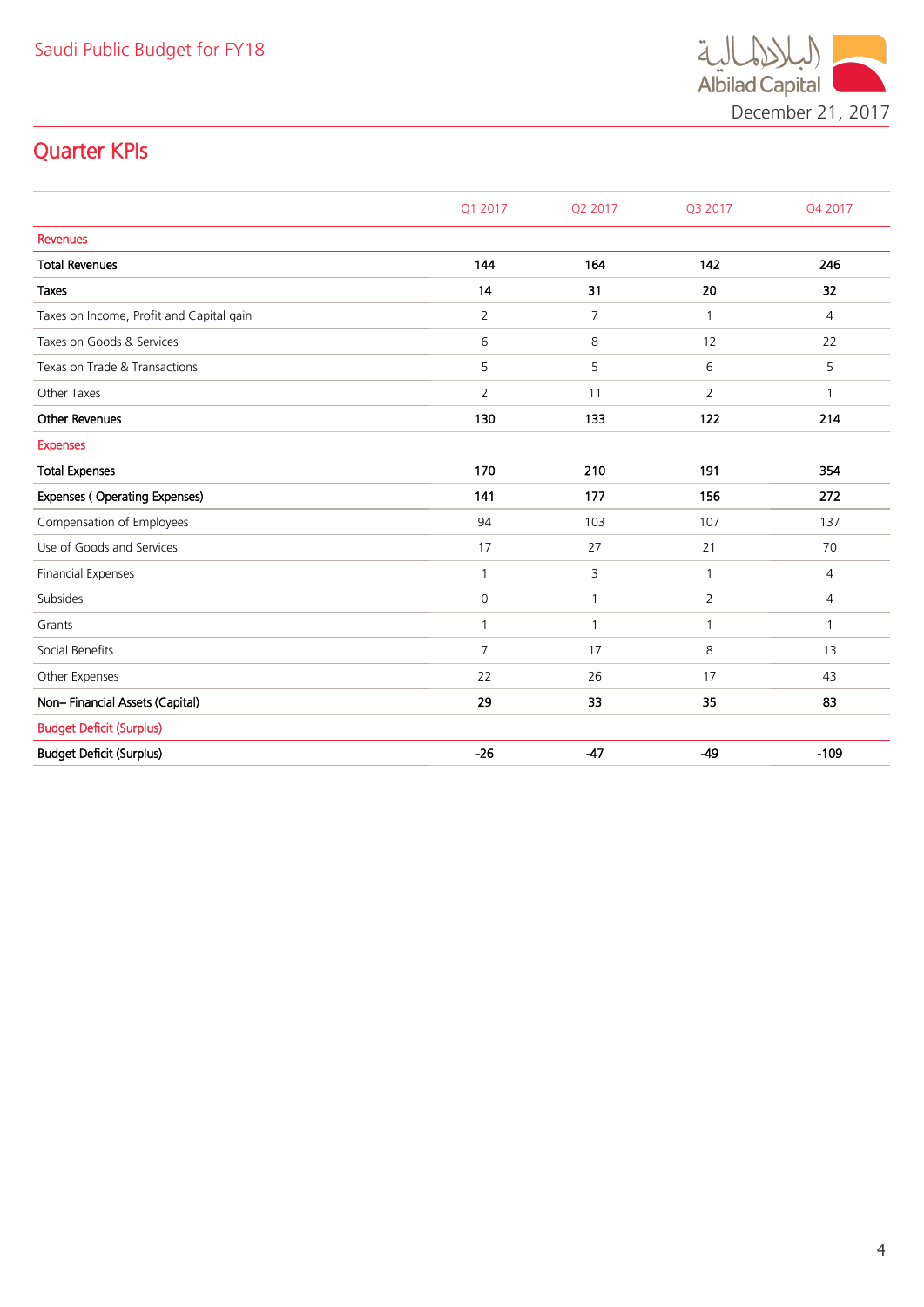# National Budget for FY 2018

#### Public Revenues

The state budget for 2018 forecasted total revenues of SAR 783 billion, up 12.6% from 2017 undergirded by higher projected oil prices for 2018 as well as implementing the value added tax (VAT), imposing additional fees on foreign workers and raising energy prices.

Oil revenues are estimated to shift up 12% YoY, approaching SAR 492 billion. The government eyes non-oil revenues of SAR 291 billion, up 14% from the current year.

Moreover, the government forecasts tax revenues of SAR 142 billion in 2018, up 46% YoY. The tax on goods and services is expected to generate an income of SAR 85 billion, edging up 82%. The estimated value of VAT during 2017 is about SAR 23 billion. Furthermore, the new levies on foreign workers are projected to bring SAR 28 billion, while the selective tax is expected to yield SAR 9 billion in 2018.

#### Public Expenditure

The government project public expenditure of SAR 978 billion for 2018 up 5.6% from SAR 926 billion in 2017, thus boasting the highest budget in the history of Saudi Arabia. The expansionist budget reflects the government intention to support the economy despite low oil prices

With respect to main pillars of spending, the military sector will come on the top with an estimated spending of SAR 210 billion (21% of the budget), followed by the education sector with forecasted spending of SAR 192 billion (20% of the budget), health services and social development with allocations of SAR 147 billion (15% of estimated expenses) and economic resources and public programs seizing SAR 105 billion (11% of the budget).

The budget factored in the initiatives of the 2030 National vision, including the launch of the citizen account program as well as the energy reforms program.

#### The Fiscal Deficit

The government forecasts a deficit of SAR 195 billion in 2018, which is equivalent to 7.3%. The deficit is projected to tumble 15.2% and will be also funded by a mix of new debts and withdrawal from foreign reserves.

Public Expenditure - SAR billion



Public Revenues (SAR Billion)



Budget Allocations 2018



| <b>Budget Allocations 2018</b>       | 2017 | 2018 | Change   |
|--------------------------------------|------|------|----------|
| <b>Public Administration</b>         | 30   | 26   | $-13.3%$ |
| Military                             | 224  | 210  | $-6.3%$  |
| Security and Regional Administration | 110  | 101  | $-8.2\%$ |
| <b>Municipality Services</b>         | 49   | 53   | 8.2%     |
| Education                            | 228  | 192  | $-15.8%$ |
| Health and Social Development        | 133  | 147  | 10.5%    |
| Economic Resources                   | 39   | 105  | 169.2%   |
| Infrastructure and Transport         | 29   | 54   | 86.2%    |
| General Items                        | 85   | 89   | 4.7%     |
| Total                                | 926  | 978  | %5.6     |

Budget Surplus (Deficit) - SAR billion



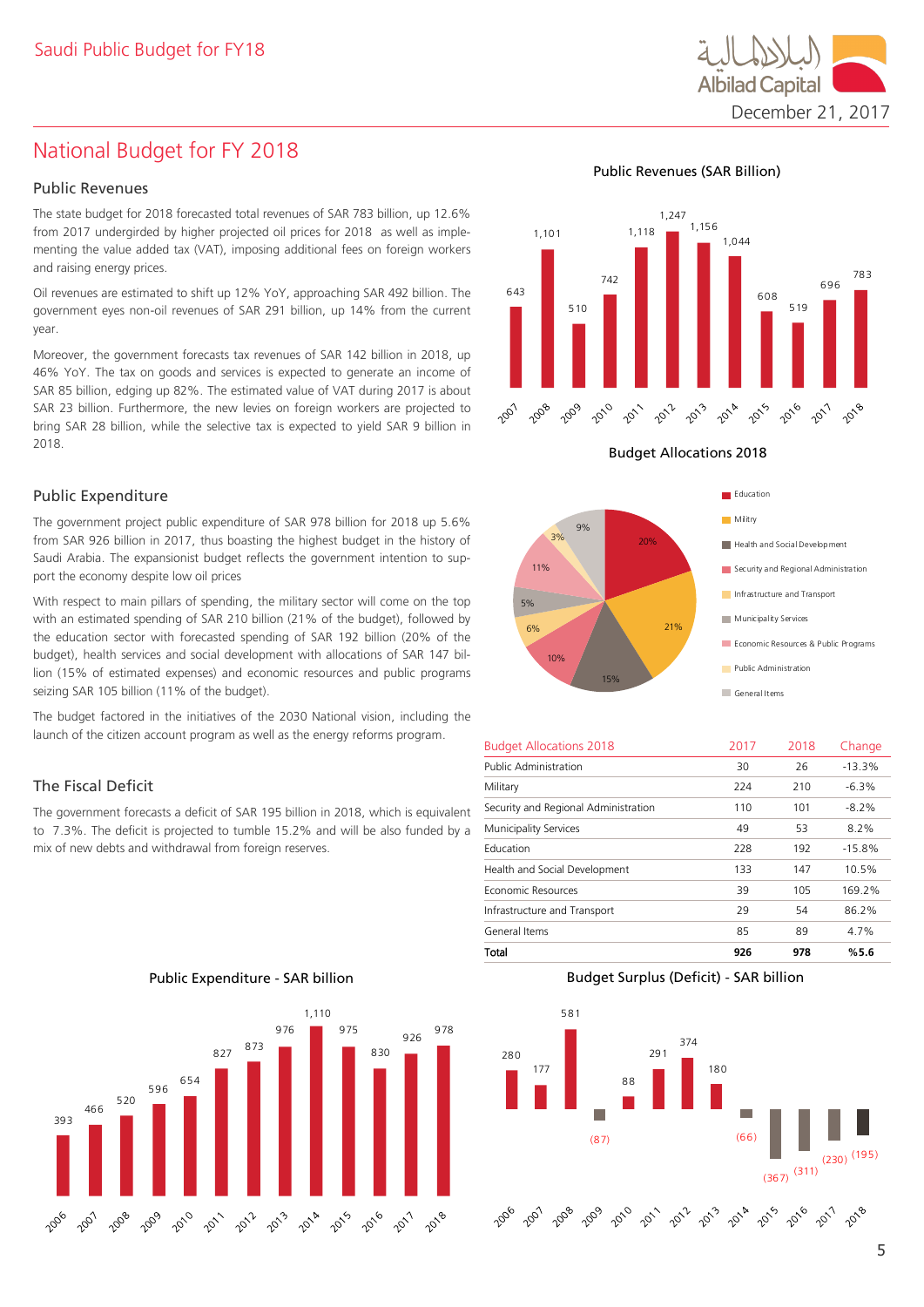

# Economic performance in 2017

#### GDP Growth at constant prices

Real GDP edged down 0.8% in the first half of 2017 as real oil GDP shrank by 2% during the period due to the Kingdom's commitment to curb its oil production in accordance with the agreement inked by major oil producers in November 2016. In contrast, the non-oil real GDP climbed 0.6% during the first half of 2017 boosted by improvement in the performance of the services and manufacturing sectors, despite the slump in some sectors, foremost of which is the construction sector.

On a year-on-year basis, real GDP for 2017 is expected to fall by 0.5%, driven by a 4.3% decline in the GDP of the oil sector, while estimated growth in the nonoil sector stands at 1.5% by the end of the year.

#### Growth at current prices

The government estimates that nominal GDP will surge by 6.1% in 2017 as the nominal growth of the oil GDP hits 20.2% on the improvement in oil selling prices. On the other hand, the government expects nominal non-oil GDP to rise by 1.4%, factoring in a deflation rate of 0.1% versus an increase of 3.5% in the general price index in 2016.

# Economic Outlook

The Ministry of Economy and Planning forecasts an improvement in economic performance in the coming years, driven by increased investments allocations in the state budget and government funds. The government also counts on more investment from the private sector and foreign investors in line with the economic diversification plan set out in the Vision 2030.

The budget expects real GDP to grow by 2.7% in 2018, with non-oil real GDP rising by 3.7%. On the other hand, the state budget forecasts growth in nominal GDP by 3.2% in 2018.

The government's plan for the coming years will include a series of economic reforms that could result in negative effects such as raising energy prices, value added tax and higher cost of foreign labor. The government believes that it can neutralize the impact of these effects through several measures such as raising the efficiency of public expenditure, boosting non-oil revenues, the launch of the citizen account program and initiatives to stimulate the private sector.

|                                | Estimated<br>Actual |        |      |      |      |
|--------------------------------|---------------------|--------|------|------|------|
| Economic Indicators Growth (%) | 2016                | 2017   | 2018 | 2019 | 2020 |
| <b>Real GDP</b>                | 1.7                 | $-0.5$ | 2.7  | 2.7  | 2.8  |
| <b>Real Non-Oil GDP</b>        | 0.2                 | 1.5    | 3.7  | 3.1  | 3.2  |
| <b>Nominal GDP</b>             | $-1.2$              | 6.1    | 3.2  | 4.2  | 3.7  |
| Non-Oil Nominal GDP            | 1.7                 | 1.4    | 0.1  | 2.2  | 1.6  |
| Real private Consumption       | 2.2                 | 1.2    | 0.4  | 1.6  | 1.9  |
| <b>Real private Investment</b> | $-0.2$              | $-6.0$ | 3.3  | 3.4  | 3.5  |
| Unemployment for Saudis        | 12.3                | 12.3   | 12.0 | 11.2 | 10.6 |

# Inflation rate

Inflation rate is estimated to negative in 2017 at 0.1% according to the budget report. The dip in the general price level was stimulated by lower government spending, which was deemed as a major driver of domestic demand, as well as the higher purchasing power of the Saudi riyal which is pegged to the US dollar. Furthermore, the negative inflation was also motivated by the contraction in the housing and food sub-indices which account for about 40% of the index basket.

According to data from the Saudi General Organization for Statistics, the general cost of living index fell by 0.2% in October 2017 compared to last year, thus remaining in negative territories for the tenth month in a row driven by the contraction in the indices of 7 groups, most notably clothing and footwear by 3.2%, promotion and culture by 2.3%, transportation by 2.2%. The sectors of the furnishing and household equipment sector also decreased by 1.9%, while the restaurants and hotels index dwindled by 1.5%. Food and beverage prices fell by 1.2%, while the housing, water, electricity, gas and other fuels index retreated by 0.3%.

The government expects the inflation rate to hit 5.7% in 2018 due to the implementation of some economic reforms, mainly the value added tax, higher energy cost and mounting cost of foreign labor.

#### Cost of Living Index

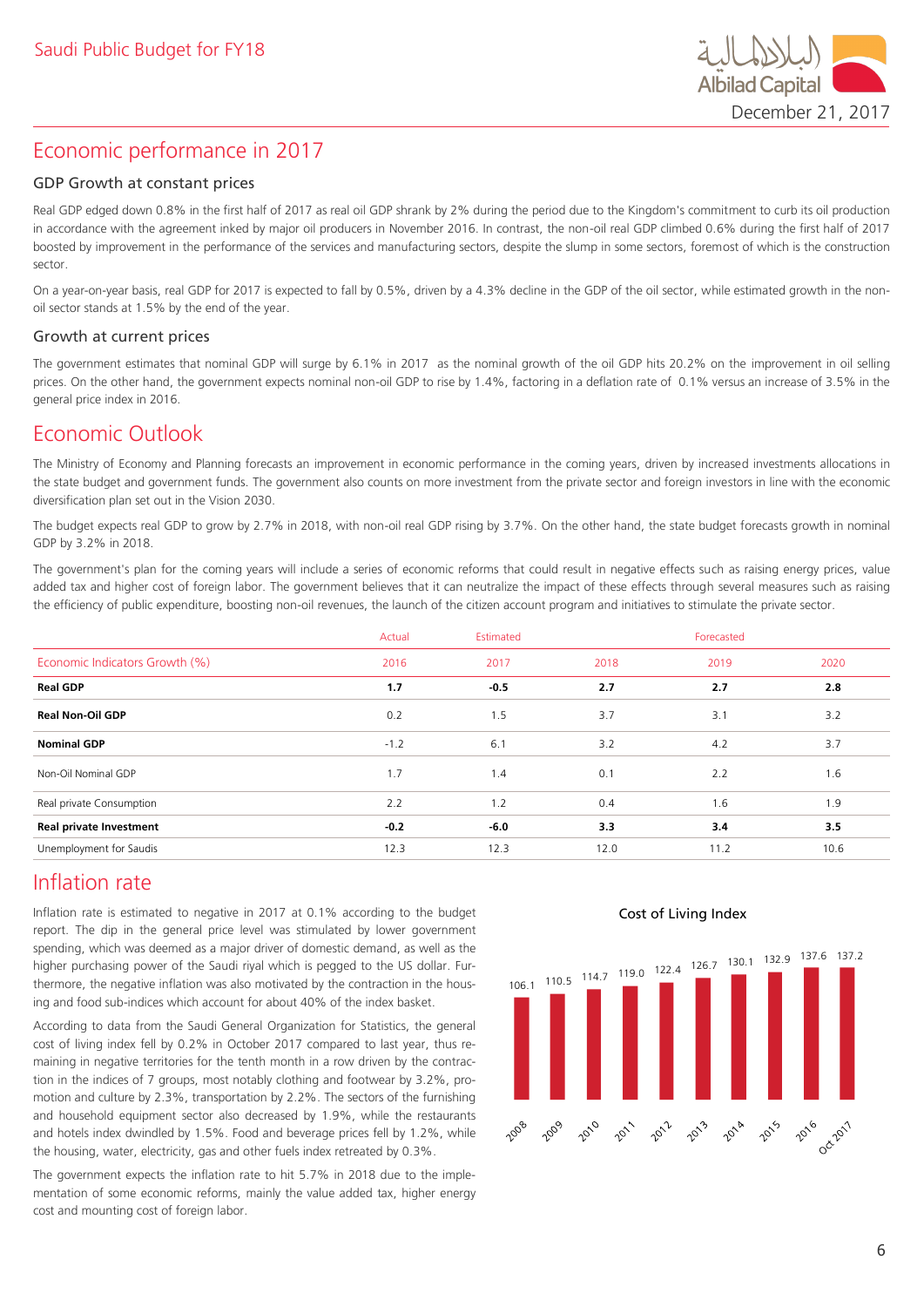

|                                          | Actual         | Budget         | Estimate       | Budget   |                | Forecasting |
|------------------------------------------|----------------|----------------|----------------|----------|----------------|-------------|
|                                          | 2016           | 2017           | 2017           | 2018     | 2019           | 2020        |
| <b>Revenues</b>                          |                |                |                |          |                |             |
| <b>Total Revenues</b>                    | 519            | 692            | 696            | 783      | 843            | 909         |
| <b>Taxes</b>                             | 82             | 121            | 97             | 142      | 164            | 189         |
| Taxes on Income, Profit and Capital gain | 15             | 18             | 14             | 15       | 16             | 18          |
| Taxes on Goods & Services                | 30             | 56             | 47             | 85       | 103            | 124         |
| Texas on Trade & Transactions            | 20             | 31             | 21             | 25       | 26             | 28          |
| Other Taxes                              | 17             | 16             | 15             | 17       | 18             | 20          |
| <b>Other Revenues</b>                    | 437            | 571            | 599            | 641      | 679            | 720         |
| <b>Expenses</b>                          |                |                |                |          |                |             |
| <b>Total Expenses</b>                    | 830            | 890            | 926            | 978      | 1006           | 1050        |
| <b>Expenses (Operating Expenses)</b>     | 696            | 716            | 746            | 773      | 789            | 822         |
| Compensation of Employees                | 409            | 412            | 440            | 438      | 445            | 452         |
| Use of Goods and Services                | 150            | 153            | 135            | 143      | 145            | 146         |
| <b>Financial Expenses</b>                | 5              | 9              | 9              | 14       | 19             | 24          |
| Subsides                                 | $\overline{7}$ | $\overline{7}$ | $\overline{7}$ | 14       | $\overline{7}$ | 7           |
| Grants                                   | 5              | 3              | 3              | 3        | 3              | 3           |
| Social Benefits                          | 41             | 37             | 44             | 65       | 74             | 94          |
| Other Expenses                           | 79             | 95             | 108            | 95       | 95             | 96          |
| Non-Financial Assets (CAPEX)             | 134            | 174            | 180            | 205      | 218            | 228         |
| <b>Budget Deficit (Surplus)</b>          |                |                |                |          |                |             |
| <b>Budget Deficit (Surplus)</b>          | $-311$         | $-198$         | $-230$         | $-195$   | $-163$         | $-141$      |
| Budget Deficit (Surplus) to GDP          | $-12.80%$      | $-7.70%$       | $-8.90%$       | $-7.30%$ | $-5.90%$       | $-4.90%$    |
| <b>Debts and Assets</b>                  |                |                |                |          |                |             |
| Debt                                     | 317            | $\overline{a}$ | 438            | 555      | 673            | 749         |
| Debt percentage to GDP                   | 13.10%         | $\overline{a}$ | 17%            | 21%      | 24%            | 26%         |
| Government Deposits with SAMA            | 683            | $\overline{a}$ | 584            | 456      | 411            | 345         |
| Government Deposit percentage to GDP     | 28.20%         | L,             | 22.70%         | 17.20%   | 14.80%         | 12%         |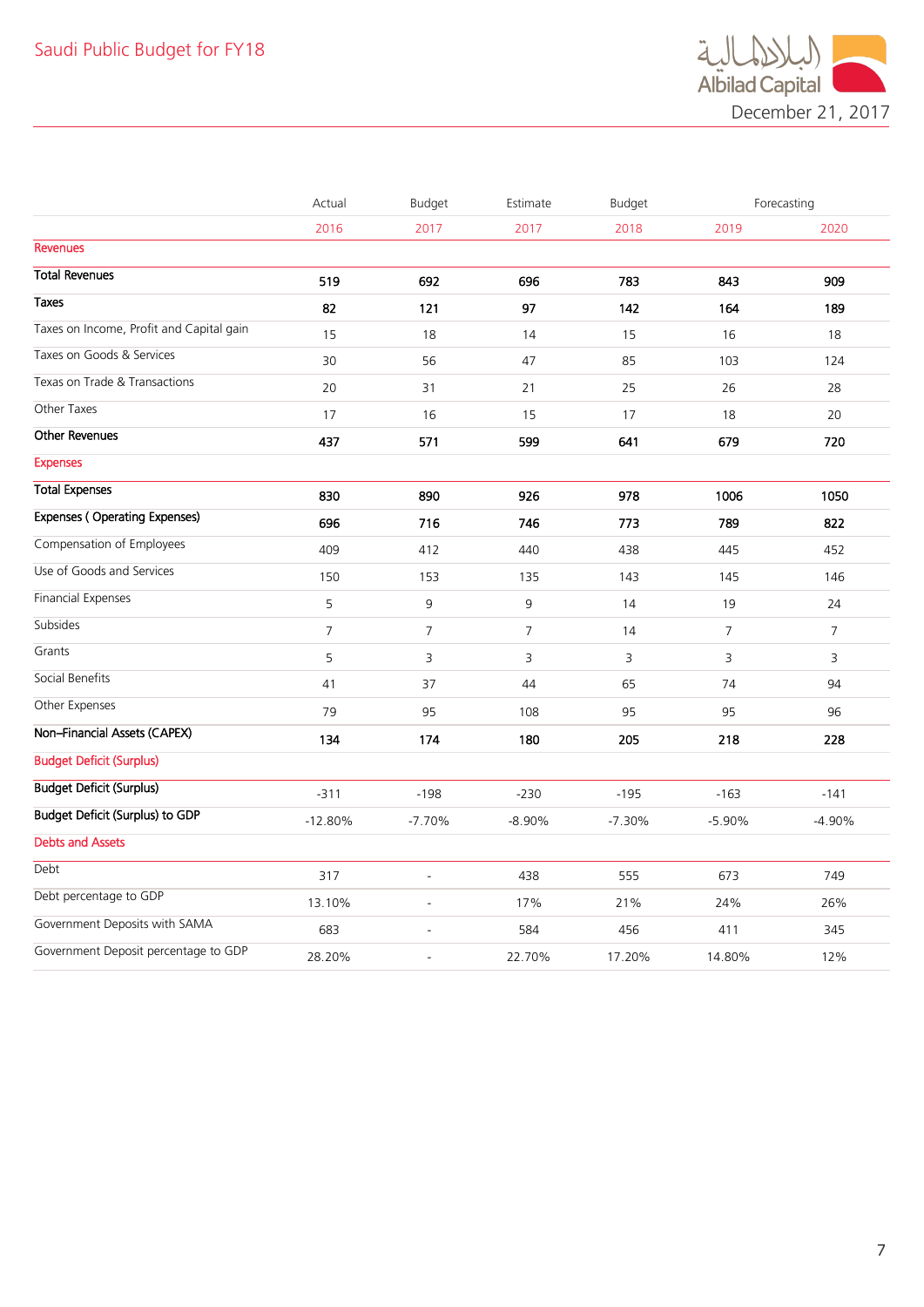

# External Sector

In the first half of 2017, the current account reported a surplus of SAR 14.4 billion. According to estimates, the current account is expected to remain in surplus until the end of the year with the surplus forecasted at 2.5% of nominal GDP.

The Kingdom's commodity exports surged 20.3% YTD to SAR 591 billion at the end of September 2017, as the proceeds of oil exports increased 26.3%. Non-oil exports rose by 4.2% to record SAR 136 billion. Commodity imports in the nine months amounted to SAR 364 billion, plummeting 8.7% on lower imports of consumer goods and intermediates.

# Fiscal Balance Program

In December 2016, the fiscal balance program was launched with the aim of achieving a balanced budget by 2020 through a number of pillars, including raising the efficiency of capital and operational expenditure, adjusting energy and water prices, developing other government revenues and reorienting the subsidies beneficiaries through the Citizen Account Program as well as the growth of the private sector.

As part of the overall program evaluation process and the existing challenges, an adjustment was introduced to the program schedule at the announcement of the FY18 budget. The adjustment entails more gradual reforms in order not to negatively impact the growth of non-oil GDP, which is one of the main players of the 2030 Vision. The amendment targets achieving a balanced budget in 2023 instead of 2020, basically through smoother increases of energy prices according to a special schedule for every product.

|                                                   | 2018                                                        | 2019                                                             | 2020                                                                 | 2021                                   | 2022                                                        | 2023                                                                                            | 2024 | 2025 |  |
|---------------------------------------------------|-------------------------------------------------------------|------------------------------------------------------------------|----------------------------------------------------------------------|----------------------------------------|-------------------------------------------------------------|-------------------------------------------------------------------------------------------------|------|------|--|
| Gasoline                                          | Targeting gradual adjustment of product prices to benchmark |                                                                  |                                                                      |                                        |                                                             |                                                                                                 |      |      |  |
| Diesel                                            |                                                             |                                                                  |                                                                      |                                        | Targeting gradual adjustment of product prices to benchmark |                                                                                                 |      |      |  |
| Jet Fuel                                          | Link prices to<br>benchmark*                                |                                                                  |                                                                      |                                        |                                                             |                                                                                                 |      |      |  |
| Natural Gas and<br>Ethan                          |                                                             |                                                                  | to ceiling price                                                     | Targeting adjustment of product prices |                                                             |                                                                                                 |      |      |  |
| Kerosene                                          |                                                             | Targeting adjust-<br>ment of product<br>prices to bench-<br>mark |                                                                      |                                        |                                                             |                                                                                                 |      |      |  |
| Asphalt                                           |                                                             | Targeting adjustment of product prices to benchmark in           | 2021                                                                 |                                        |                                                             |                                                                                                 |      |      |  |
| Propane,<br>Butane and<br><b>Natural Gasoline</b> |                                                             |                                                                  | Targeting gradual<br>adjustment of<br>product prices to<br>benchmark |                                        |                                                             |                                                                                                 |      |      |  |
| Other liquid Fuel                                 | Targeting adjustment of product prices to benchmark in 2025 |                                                                  |                                                                      |                                        |                                                             |                                                                                                 |      |      |  |
| <b>Electricity fees</b>                           |                                                             |                                                                  |                                                                      |                                        |                                                             | The cost reflects production based on the prices of energy products assuming optimal efficiency |      |      |  |

# Maximizing government revenues

This item includes three basic pillars:

#### ▪ Monthly levies on foreign workers

In 2017, the government kicked off the first phase of the new levies on foreign residents in the country, enforcing a monthly payment of SAR 100 for every member of the residents' families. The fee is scheduled to increase by SAR 100 per month in July every year, thus hitting SAR 400 per month in 2020.

Starting from January 2018, employers will also be obligated to pay a monthly levy of SAR 400 per employee if the number of Saudi citizens is less than half of the work force in the business unit. For firms with a majority of Saudis, the levy amounts to SAR 300 per month. The monthly fees are set to increase by SAR 200 a year during the period (2018-2020).

#### ▪ Value added tax

A 5%-VAT will applied for the majority of products and services on January 1, 2018 in line with an agreement with other GCC states.

#### Selective tax

Saudi Arabia officially applied the selective commodity tax in June 2017 on tobacco, soft drinks and energy drinks. The government is considering expanding the scope of the tax to luxury goods.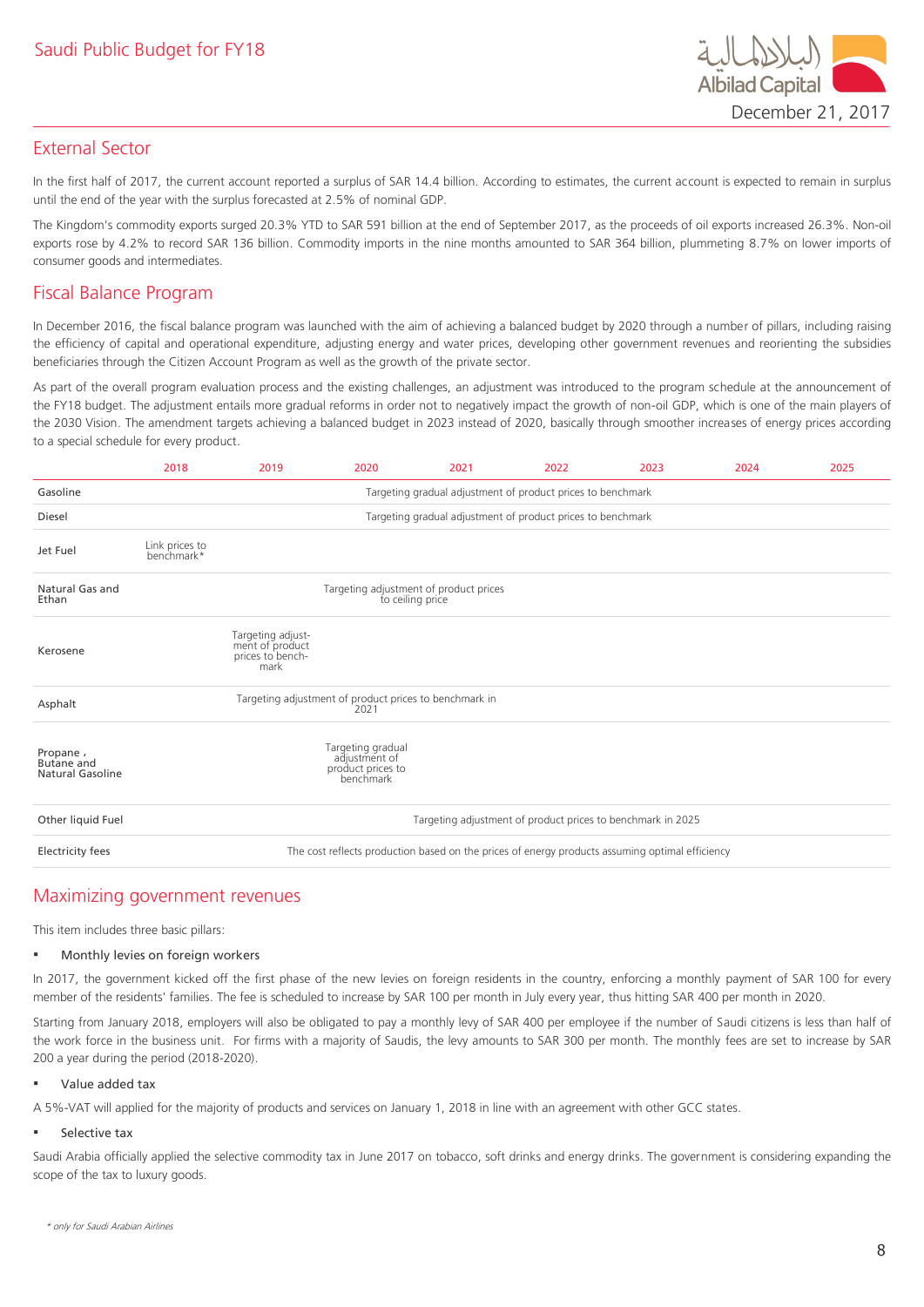

# Stimulating the private sector

As part of the state plan to encourage the private sector, which the government counts on heavily in the National Transition Plan and Vision 2030, King Salman approved SAR 72 billion worth of measures in December 2017 to stimulate growth in the private sector.

- The subsidized housing loans initiative of SAR 21.3 billion by providing financial support to facilitate home ownership and assistance in obtaining mortgage financing. This will be carried out by providing financial support for the first loan payment starting from 10% to 20% depending on the level of income and the size of the family.
- High Efficiency Air Conditioning Initiative: the government earmarked SAR 400 million for full implementation of the program, which will cover the kingdom. The program will involve the purchase of 520,000 high-efficiency air conditioners over the next four years factoring in local content requirements.
- The projects support fund initiative of SAR 10 billion: the fund plans to provide low-interest loans to finance major health, tourism and real estate projects with high economic impact and to ensure the continuation and completion of projects.
- Supporting financially distressed companies with a sum of SAR 1.5 billion.
- Initiating the export incentive program with a budget of SAR 66 million by providing grants for logistics, legal and marketing services.
- The initiative to promote export financing through the establishment of an import and export bank with a paid-in capital of SAR 5 billion.
- Boosting the Kafalah program capital with a total sum of SAR 800 million to ensure its sustainability and continued successful support to the SMEs sector.
- Indirect lending initiative for small and medium enterprises worth SAR 1.6 billion.
- The government risk capital initiative for SMEs with a total amount of SAR 2.8 billion.
- Allocating SAR 7 billion for the reimbursement of government fees paid by new SMEs. This is achieved through the return of fees paid by newly established companies such as fees for new licenses, annual fees and employer fees (during the first three years of operation).
- The mega investment program initiative of SAR 5 billion.
- The broadband and fiber optics Initiative of SAR 2.6 billion that will provide financial incentives of up to 40% of Internet operators' investment
- Building technology stimulus initiative of SAR 13.9 billion
- Private sector success initiatives amounting to SAR 200 million.



# Citizen Account Program

The program was launched to improve the efficiency of government subsidies and channel support to eligible citizens to reduce the impact of the adjustments of energy prices and other financial measures on Saudi households through direct cash transfers to eligible beneficiaries. The Ministry of Finance expects the budget of the program to approach SAR 32 billion in 2018.

The first deposit was made to the beneficiaries of the program on December 21, 2017. The disbursement of other support payments will be scheduled on the tenth day of each calendar month starting from the second payment cycle in January 2018.

# Raising the efficiency of government spending

The budget aims to raise the efficiency of government spending through two initiatives.

First: setting up the spending efficiency unit: The Center will supervise and support other government agencies to control the efficiency of government expenditure and capital.

Second: establishing the strategic procurement unit: Aims at maximizing the financial and developmental benefits of spending and enhancing transparency.

According to the budget statement, the two initiatives are aimed at activating initiatives and other programs whose estimated cumulative savings are estimated at SAR220 billion (+/- 15%) by the end of 2023. It is noteworthy that government agencies, supported by the two units, implemented the first package of initiatives in 2017, achieving savings of up to SAR 56 billion.